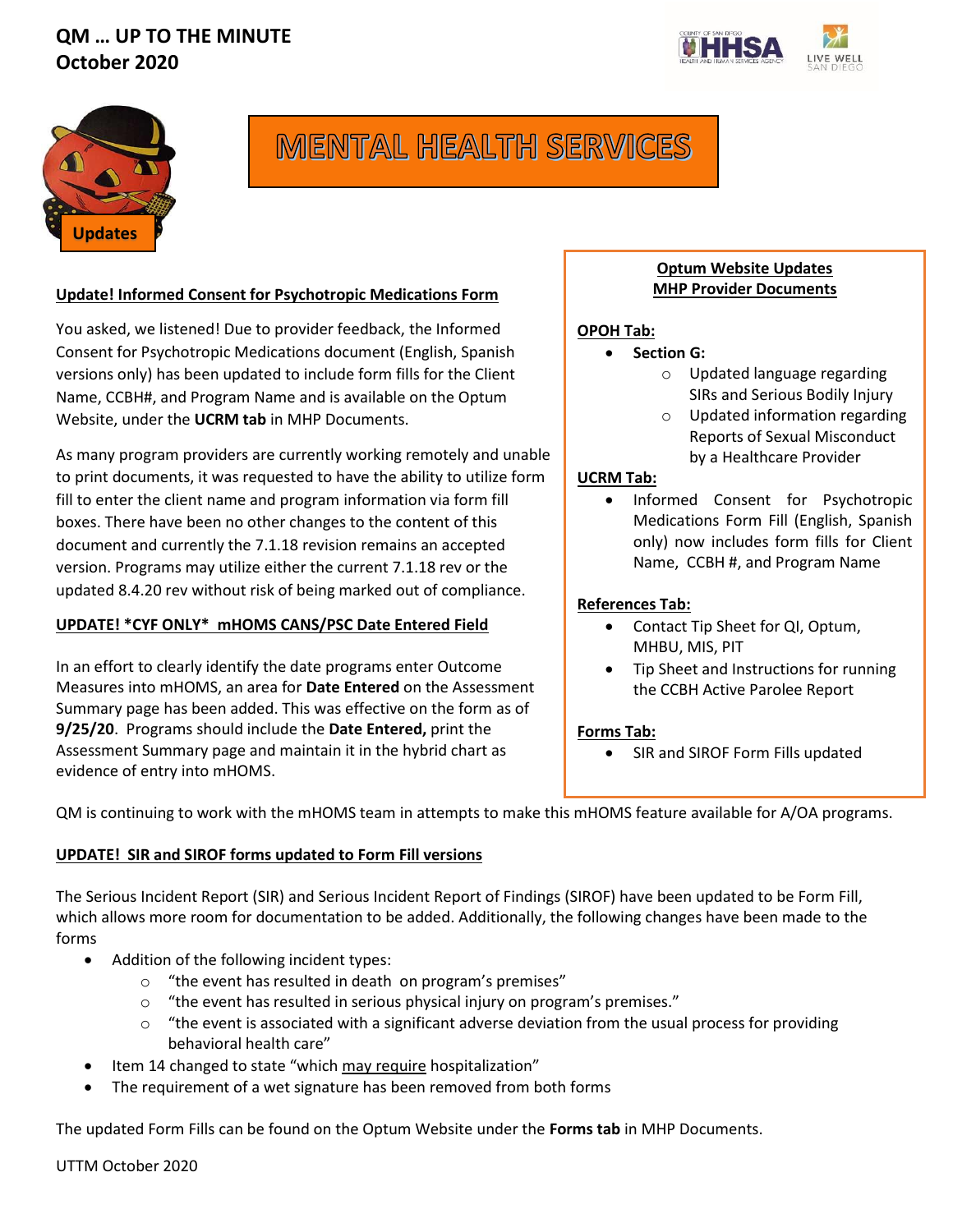

## **CCBH Active Parolee Report Template Tip Sheet**

A Tip Sheet for programs with open active parolees in their programs (identified/opened in Client Categories) has been created and uploaded to the **References Tab** on the Optum website. The Tip Sheet includes instructions on how to run the Roster Report Template which can be found under the Client Roster Report in CCBH in order to allow programs to track how many active clients are parolees.

#### **OPOH Updates**

#### **Section G:**

- Updated language regarding SIRs and Serious Bodily Injury (as previously outlined in June 2020 MH UTTM).
- Updated information on (SB425, Business & Professions Code Section 805.8) Reports of Sexual Misconduct by a Healthcare Provider:
	- $\circ$  Effective 1/1/20, a healthcare facility, health plan, or other entity that grants privileges or employs healthcare professional must, within 15 days of receiving a written allegation of sexual abuse or sexual misconduct (inappropriate contact or communication of a sexual nature) against one of its healthcare providers, file a report with that professional's licensing board.

#### Knowledge Sharing:

#### **Serious Incident Reports**

When calling in a Serious Incident Report (SIR), please remember to speak slowly, spell out uncommon names and provide the following information:

- Date of Incident
- Date program informed of incident if different than the date of incident
- Name and phone number of caller
- Program Name
- Description of the incident with the client's name and CCBH/SanWIT's number
- Level One or Level Two SIR

Written SIRs are due within 24 hours of knowledge of incident for a Level One SIR and 72 hours for a Level Two SIR. Serious Incident Report of Findings (SIROF)'s is due within 30 days of knowledge of the incident.

#### **Creating, Adding or Ending a Diagnosis in CCBH:**

Each program is responsible for ensuring that the client they are treating has the correct diagnosis included in the client's diagnostic profile (Diagnosis Form). All programs shall verify that the active diagnoses are in EHR as per guidelines. When multiple outpatient programs are concurrently serving a client, they shall coordinate care around diagnoses. (refer t[o Diagnosis Practice Guidelines](https://www.optumsandiego.com/content/dam/san-diego/documents/organizationalproviders/references/Diagnosis_Practice_Guidelines_Rv_03_01_16.pdf) on Optum Website under MHP Documents, References Tab)

- Diagnosis forms completed at time of admission should be dated to match the date the client was opened to program/date of admission
- When creating or updating a diagnosis form, remember not to change the begin date of a pre-existing diagnosis
	- $\circ$  This will cause all billing attached to that diagnosis to go into suspense and create errors within the system of care.
- If a client has only one open assignment (only open to one program):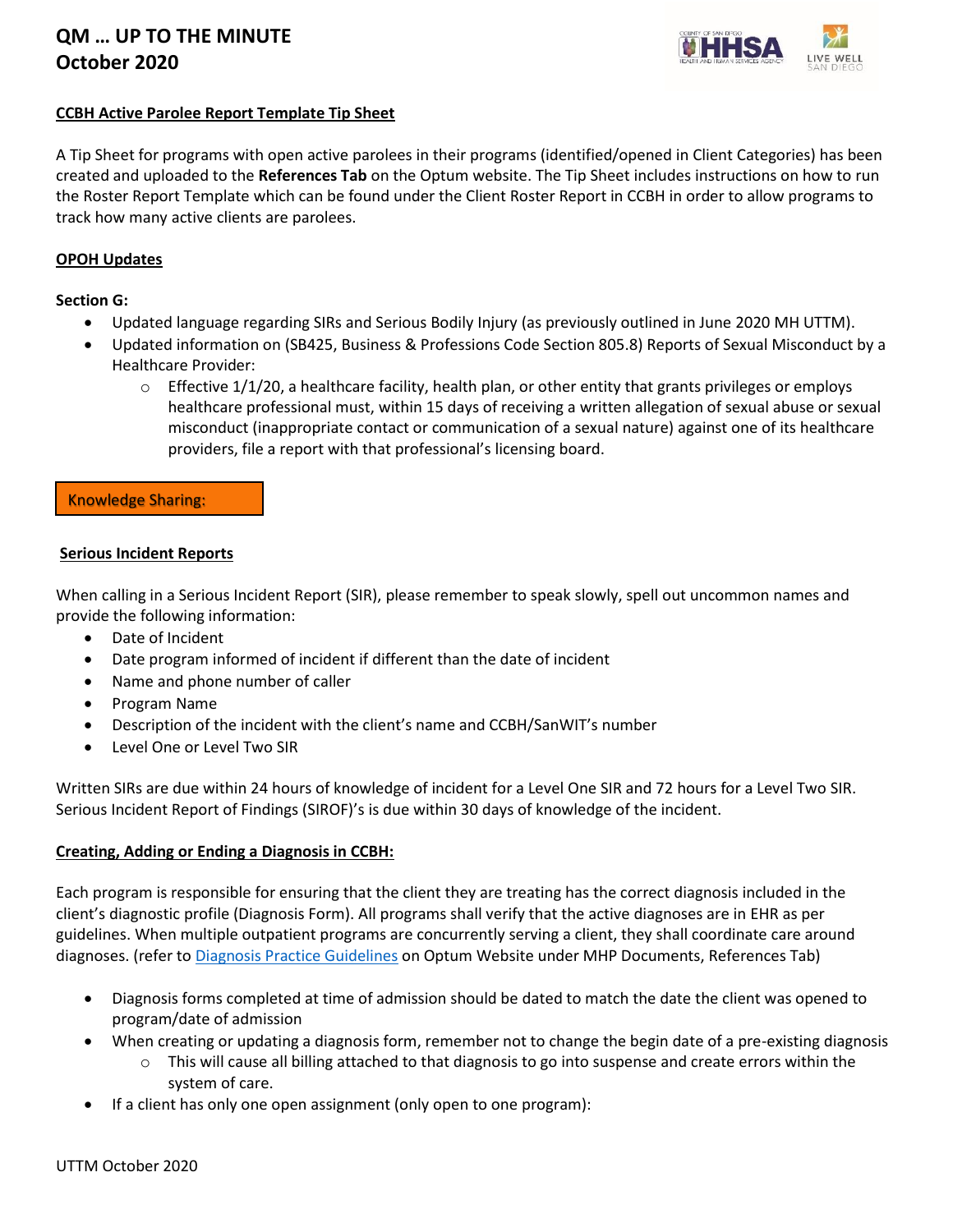

- $\circ$  Staff may end a diagnosis if the client is no longer being treated for that diagnosis. The end date must be on or after the last date of service for that diagnosis.
- If the client has multiple open assignments (open to multiple programs):
	- o Staff may end a diagnosis if the client is no longer being treated for that diagnosis at the program **and all programs concurrently serving the client have been contacted and agree to end the diagnosis.**
	- $\circ$  The end date must be on or after the last date of service for that diagnosis or this will cause all billing attached to go into suspense and create errors within the system of care.
	- o Please note: Never delete a diagnosis, only end if appropriate.

**QI Matters Frequently Asked Questions:** 

New! FAQ's received by QI Matters.

**Q:** When an Annual Review of a BHA is done, do all sections need to be reviewed and have a note, "Reviewed with edits" or "Reviewed without edits"?

**A:** "If the information that prepopulated is still current, well-documented and you are accepting the information without changes, type the heading "REVIEWED WITH NO CHANGES" at the top of the previous text. If you want to add to or edit the existing information, type the heading "REVIEWED WITH EDITS" on top of the previous text and then proceed with adding your new information. Please note: your signature on an assessment for a client that is new to your program indicates that you have reviewed all information, made the appropriate clinical revisions, additions and/or deletions, and are in agreement with the assessment."

We do need to see that your program has evaluated each section, and as a reminder the only sections that this does not apply to are the Presenting Problem and Clinical Formulation. These sections must reflect a current assessment of the client's symptoms, behaviors, functional impairment. Further, documentation should justify how the client meets or continues to meet medical necessity, establishment/acceptance of existing diagnosis, and your program's proposed plan for treatment. Please refer to the [Clinical Standards for Assessments 8.28.17](https://www.optumsandiego.com/content/dam/san-diego/documents/organizationalproviders/references/Clinical_Standards_for_Assessments_8-28-17_FINAL.docx) which can be found on the Optum Website under MHP Provider Documents under the References Tab.

**Q:** For documentation of verbal consent on client plans, is it enough to document in a progress note, and/or on the electronic client plan signature page that verbal consent was obtained due to COVID-19? Or do we also need to document this on a paper signature page?

**A:** For verbal consent to Client Plans during COVID, documentation must indicate that the client participated in and agrees to the Client Plan either in the SC 13 Progress Note, or on the CCBH Client Plan signature page. There is no need for a notation on the hardcopy client plan signature page if already documented as stated.

Management Information Systems (MIS)

#### **EPCS Update:**

UTTM October 2020 Starting on January 1, 2021, the *Every Prescription Conveyed Securely Act* will require prescriptions for controlled substances covered under Medicare to be transmitted electronically. In addition to being more convenient for clients, E-Prescribing can improve safety by reducing the potential for harmful interactions between drugs. Prescribers will be required to use a security token to E-Prescribe controlled substances in Cerner Community Behavioral Health (CCBH). Staff who prescribe in EHRs other than CCBH should reach out to their system administrators for further instructions on E-Prescribing. Programs need to ensure their billing departments are aware of this change in order to stay in compliance with Medicare billing guidelines and coordinate with BHS as needed. A communication with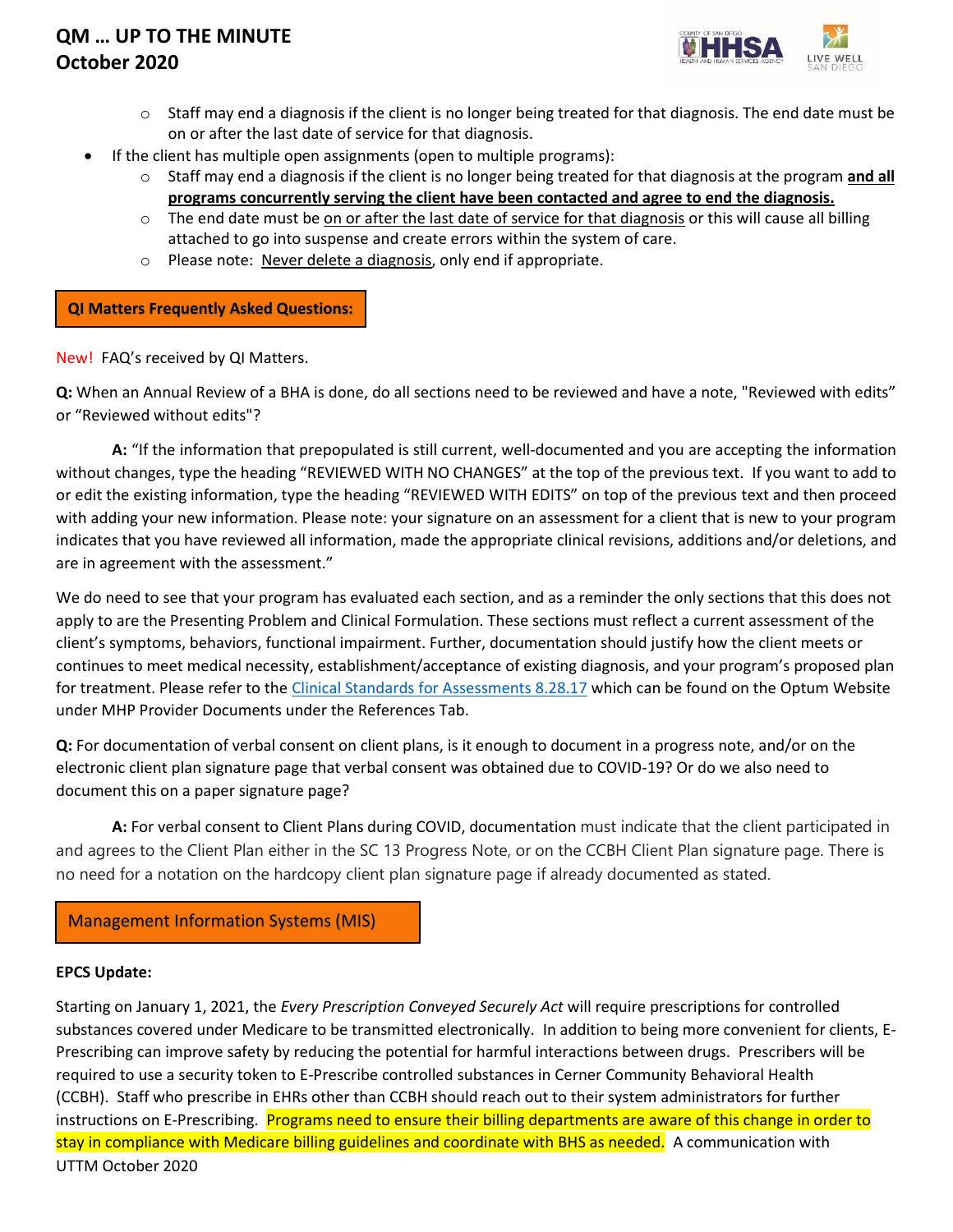

guidance on requesting tokens for CCBH will be forthcoming. (Refer to BHS Contractor Memo 9.29.20 Update on Electronic Prescription of Controlled Substances)

## **Access Request Form (ARF)**

- Please remember to send to the address on the ARF form rather than to individual staff.
- All ARFs must be processed through our E-fax address: [BHS-Accountrequest.HHSA@sdcounty.ca.gov](mailto:BHS-Accountrequest.HHSA@sdcounty.ca.gov)
- Signatures: If you are unable to get a signature on an ARF due to the COVID-19 crisis, be sure to make a comment in the Comments section so the ARF will not be returned
- Signature forgiveness is temporary. At some point in time we will require them
- When completing an ARF for a new user, please be sure to make the **Effective Date** entered is the date the employee starts working at your program.

We are experiencing an increase in submissions. Please be patient. Contac[t MISHelpDesk.hhsa@sdcounty.ca.gov](mailto:MISHelpDesk.hhsa@sdcounty.ca.gov) to ask for updates on ARFs after 3 days.

#### **MIS Questions?**

MIS has an email for you to send all questions regarding your CCBH accounts.

MIS manages all things related to the system, including authorizations for all trainings/skills assessments/reactivations, account management. Our email is: [MISHelpDesk.HHSA@sdcounty.ca.gov](mailto:MISHelpDesk.HHSA@sdcounty.ca.gov)

#### **Cerner Reminder**

For questions regarding Cerner products or functions, please call or email the Optum Support Desk at 800-834-3792 or email [SDHelpdesk@optum.com.](mailto:SDHelpdesk@optum.com) Please do not call Cerner directly!

Training and Events

**Quality Improvement Partners (QIP) Meeting**: **Tuesday October 27, 2020** from **2:00p-4:00p.** Participants will be able to join the meeting via WebEx only. Email/invitation with WebEx log in to follow.

**A/OA Documentation Training: Thursday October 29, 2020 from 9:00AM-12:00PM**. Participants will be able to join the meeting **via WebEx only**. Registration required.

#### **Important information regarding training registrations**:

- Please be aware when registering for required or popular trainings, either with the county or a contracted trainer, there may be a waiting list.
- When registered for a training, please be sure to **cancel within 24 hours of the training if you are unable to attend**. This allows those on a wait list the opportunity to attend. **Program Managers will be informed of no shows to the trainings**.
- If registered for a training series, please be aware that attendance for all dates in the series are required to obtain certification, CEU's or credit for the training.
- **When registering for a training please include the name of your program manager**.
- We appreciate your assistance with following these guidelines as we work together to ensure the training of our entire system of care.

If you have any questions, or if you are having difficulty with registration, please reply to this email or contact **[BHS-](mailto:BHS-QITraining.HHSA@sdcounty.ca.gov)[QITraining.HHSA@sdcounty.ca.gov](mailto:BHS-QITraining.HHSA@sdcounty.ca.gov)**. We hope to see you there.

**CCBH Trainings UPDATE!** Optum is transitioning to fully virtual training format. All CCBH trainings will be provided virtually and no longer provided in the classroom setting. This will allow for greater convenience in attending by

UTTM October 2020